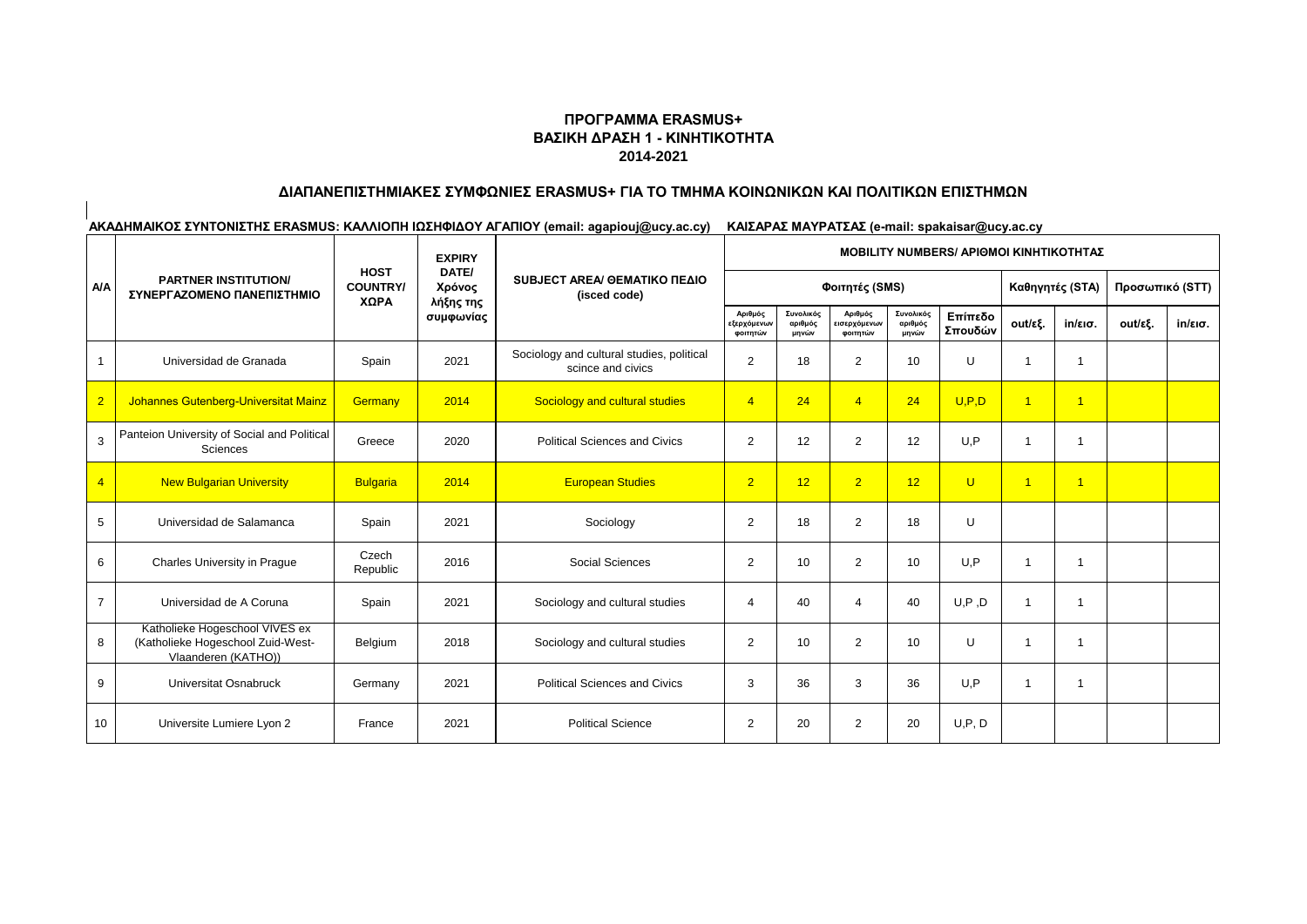### **ΔΙΑΠΑΝΕΠΙΣΤΗΜΙΑΚΕΣ ΣΥΜΦΩΝΙΕΣ ERASMUS+ ΓΙΑ ΤΟ ΤΜΗΜΑ ΚΟΙΝΩΝΙΚΩΝ ΚΑΙ ΠΟΛΙΤΙΚΩΝ ΕΠΙΣΤΗΜΩΝ**

|            |                                                                              |                                        | <b>EXPIRY</b>                             |                                                                                |                                    | <b>MOBILITY NUMBERS/ APIOMOI KINHTIKOTHTAZ</b> |                                            |                               |                    |                |                   |                 |                   |  |  |
|------------|------------------------------------------------------------------------------|----------------------------------------|-------------------------------------------|--------------------------------------------------------------------------------|------------------------------------|------------------------------------------------|--------------------------------------------|-------------------------------|--------------------|----------------|-------------------|-----------------|-------------------|--|--|
| <b>A/A</b> | <b>PARTNER INSTITUTION/</b><br>ΣΥΝΕΡΓΑΖΟΜΕΝΟ ΠΑΝΕΠΙΣΤΗΜΙΟ                    | <b>HOST</b><br><b>COUNTRY/</b><br>ΧΩΡΑ | DATE/<br>Χρόνος<br>λήξης της<br>συμφωνίας | SUBJECT AREA/ GEMATIKO ΠΕΔΙΟ<br>(isced code)                                   |                                    |                                                | Φοιτητές (SMS)                             |                               |                    |                | Καθηγητές (STA)   | Προσωπικό (STT) |                   |  |  |
|            |                                                                              |                                        |                                           |                                                                                | Αριθμός<br>εξερχόμενων<br>φοιτητών | Συνολικός<br>αριθμός<br>μηνών                  | Αριθμός<br><b>εισερχόμενων</b><br>φοιτητών | Συνολικός<br>αριθμός<br>μηνών | Επίπεδο<br>Σπουδών | out/εξ.        | $in/\epsilon$ ισ. | out/εξ.         | $in/\epsilon$ ισ. |  |  |
| 11         | Uniwersytet Warminsko-Mazurski W                                             |                                        |                                           | Political Sciences and civics, Sociology and                                   |                                    |                                                | 20<br>4                                    | 20                            | U<br>P             | -1             |                   |                 |                   |  |  |
| 12         | Olsztynie                                                                    | Poland                                 | 2021                                      | cultural studies                                                               | $\overline{4}$                     |                                                |                                            |                               |                    |                | $\overline{1}$    |                 |                   |  |  |
| 13         | University of Macedonia Economics &<br>Social Sciences                       | Greece                                 | 2021                                      | <b>Political Sciences and Civics</b>                                           | 2                                  | 12                                             | $\overline{2}$                             | 12                            | U, P               | -1             | $\overline{1}$    |                 |                   |  |  |
| 14         | Constantine The Philosopher University in<br>Nitra                           | Slovak<br>Republic                     | 2021                                      | <b>Political Sciences</b>                                                      | 3                                  | 12                                             | 3                                          | 12                            | U                  | $\overline{1}$ | 1                 |                 |                   |  |  |
| 15         | University of Rostock                                                        | Germany                                | 2021                                      | Sociology and cultural studies                                                 | 4                                  | 28                                             | $\overline{2}$                             | 18                            | U.P.D              | $\mathbf{1}$   | $\mathbf{1}$      |                 |                   |  |  |
| 16         | AGH University of Science and<br>Technology (Akademia Gorniczo-<br>Hutnicza) | Poland                                 | 2021                                      | Sociology and Cultural Studies                                                 | 2                                  | 10                                             | $\overline{2}$                             | 10                            | U                  | -1             | $\overline{1}$    |                 |                   |  |  |
| 17         | University of Bologna                                                        | Italy                                  | 2021                                      | <b>Political Science</b>                                                       | 3                                  | 18                                             | 3                                          | 18                            | U, P               | $\mathbf 1$    | $\overline{1}$    |                 |                   |  |  |
| 18         | Adam Mickiewicz University of Poznan                                         | Poland                                 | 2021                                      | Sociology                                                                      | 2                                  | 10                                             | $\overline{2}$                             | 10                            | U                  | $\mathbf{1}$   | $\mathbf{1}$      |                 |                   |  |  |
| 19         | <b>Metropolitan University Prague</b>                                        | Czech<br>Republic                      | 2021                                      | Social and behavioural sciences<br>(International Relations, European Studies) | 2                                  | 12                                             | $\overline{2}$                             | 12                            | U.P.D              | $\mathbf 1$    | $\overline{1}$    |                 |                   |  |  |
| 20         | <b>University of Erfurt</b>                                                  | Germany                                | 2014                                      | <b>Religious Studies</b><br><b>Social Sciences</b>                             | 2 <sup>1</sup><br>2 <sup>1</sup>   | 24<br>24                                       | 2 <sup>1</sup><br>2 <sup>1</sup>           | 24<br>24                      | U.P.D              | $\overline{1}$ | $\overline{1}$    |                 |                   |  |  |
| 21         | Johann Wolfgang Goethe- Universitat -<br>Frankfurt am Main                   | Germany                                | 2021                                      | Social Science and Behavioural                                                 | $\overline{c}$                     | 15                                             | $\overline{c}$                             | 15                            | U<br>P             | -1             | $\mathbf{1}$      |                 |                   |  |  |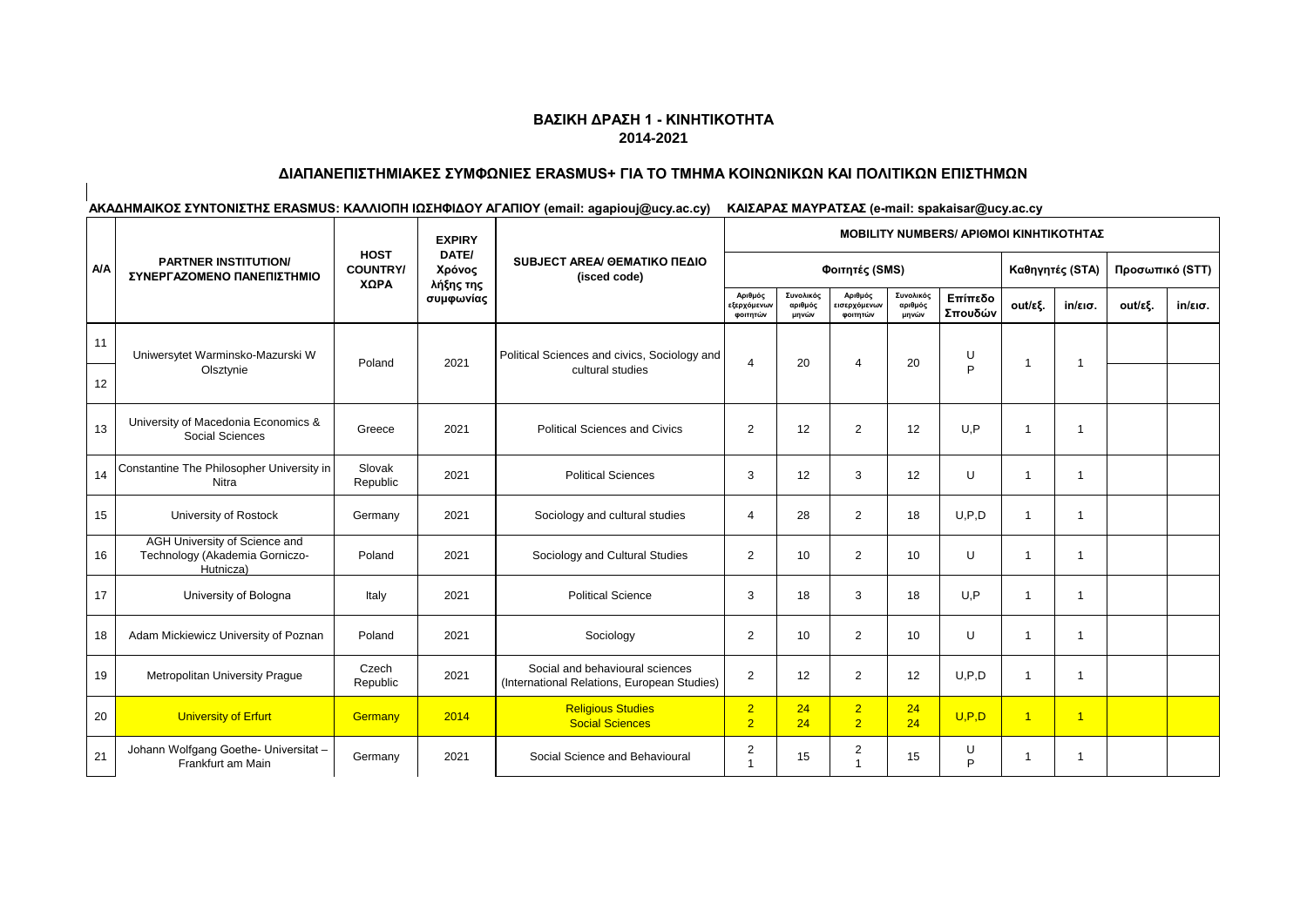### **ΔΙΑΠΑΝΕΠΙΣΤΗΜΙΑΚΕΣ ΣΥΜΦΩΝΙΕΣ ERASMUS+ ΓΙΑ ΤΟ ΤΜΗΜΑ ΚΟΙΝΩΝΙΚΩΝ ΚΑΙ ΠΟΛΙΤΙΚΩΝ ΕΠΙΣΤΗΜΩΝ**

|            |                                                            |                                        | <b>EXPIRY</b>                             | SUBJECT AREA/ OEMATIKO ΠΕΔΙΟ<br>(isced code)                           | <b>MOBILITY NUMBERS/ APIOMOI KINHTIKOTHTAΣ</b> |                               |                                    |                               |                    |                 |                   |         |         |  |
|------------|------------------------------------------------------------|----------------------------------------|-------------------------------------------|------------------------------------------------------------------------|------------------------------------------------|-------------------------------|------------------------------------|-------------------------------|--------------------|-----------------|-------------------|---------|---------|--|
| <b>A/A</b> | <b>PARTNER INSTITUTION/</b><br>ΣΥΝΕΡΓΑΖΟΜΕΝΟ ΠΑΝΕΠΙΣΤΗΜΙΟ  | <b>HOST</b><br><b>COUNTRY/</b><br>ΧΩΡΑ | DATE/<br>Χρόνος<br>λήξης της<br>συμφωνίας |                                                                        |                                                |                               | Φοιτητές (SMS)                     |                               |                    | Καθηγητές (STA) | Προσωπικό (STT)   |         |         |  |
|            |                                                            |                                        |                                           |                                                                        | Αριθμός<br><b>εξερχόμενων</b><br>φοιτητών      | Συνολικός<br>αριθμός<br>μηνών | Αριθμός<br>ισερχόμενων<br>φοιτητών | Συνολικός<br>αριθμός<br>μηνών | Επίπεδο<br>Σπουδών | out/εξ.         | $in/\epsilon$ ισ. | out/εξ. | in/εισ. |  |
| 22         | Johann Wolfgang Goethe- Universitat -<br>Frankfurt am Main | Germany                                | 2021                                      | Sociology and cultural studies                                         | 2                                              | 18                            | $\overline{2}$                     | 18                            | U, P               |                 |                   |         |         |  |
| 23         | University of Peloponnese                                  | Greece                                 | 2014                                      | <b>Political Science</b>                                               | 2 <sup>1</sup>                                 | 12                            | 2 <sup>1</sup>                     | 12                            | $\cup$             | $\overline{1}$  | $\overline{1}$    |         |         |  |
| 24         | Universidad Complutense de Madrid                          | Spain                                  | 2021                                      | <b>Social Sciences</b>                                                 | $\overline{1}$                                 | 10                            | -1                                 | 10                            | U, P               | $\overline{1}$  | $\overline{1}$    |         |         |  |
| 25         | University of Crete                                        | Greece                                 | 2021                                      | <b>Political Sciences and Civics</b>                                   | $\overline{1}$                                 | 10                            | 1                                  | 10                            | U.P.D              | $\overline{1}$  | $\overline{1}$    |         |         |  |
| 26         | University of Crete                                        | Greece                                 | 2021                                      | Sociology and cultural studies                                         | -1                                             | 10                            |                                    | 10                            | U.P.D              | $\overline{1}$  | $\overline{1}$    |         |         |  |
| 27         | Corvinus, University of Budapest                           | Hungary                                | 2021                                      | <b>Political Sciences and civics</b><br>Sociology and cultural studies | $\overline{2}$                                 | 10                            | $\overline{2}$                     | 12                            | U, P               | -1              | $\overline{1}$    |         |         |  |
| 28         | Jagiellonian University Krakow                             | Poland                                 | 2021                                      | Sociology and Cultural studies (social<br>sciences)                    | 3                                              | 30                            | 3                                  | 30                            | U.P.D              | $\overline{1}$  | $\overline{1}$    |         |         |  |
| 29         | Universitat Autonoma de Barcelona                          | Spain                                  | 2021                                      | <b>Political Sciences</b><br>Sociology                                 | $\overline{2}$<br>$\overline{2}$               | 10<br>10                      | $\overline{2}$<br>$\overline{2}$   | 10<br>10                      | U                  |                 |                   |         |         |  |
| 30         | University of Wales Institute Cardiff                      | <b>UK</b>                              | 2014                                      | <b>Social Sciences, Sociology</b>                                      | $\overline{2}$                                 | 12                            | 2 <sup>1</sup>                     | 12                            | U.P.D              | $\overline{1}$  | $\overline{1}$    |         |         |  |
| 31         | University of Eotvos Lorand                                | Hungary                                | 2021                                      | <b>Political Sciences and Civics</b>                                   | 2                                              | 10                            | $\overline{2}$                     | 10                            | U,P                | $\overline{1}$  | $\overline{1}$    |         |         |  |
| 32         | University of the Aegean                                   | Greece                                 | 2014                                      | Sociology and cultural studies                                         | 2                                              | 18                            | $\overline{2}$                     | 18                            | U.P                | $\overline{1}$  | $\overline{1}$    |         |         |  |
| 33         | Aristotle University of Thessaloniki                       | Greece                                 | 2020                                      | Political science and civics                                           | 3                                              | 18                            | 3                                  | 18                            | U.P.D              | $\overline{1}$  | $\overline{1}$    |         |         |  |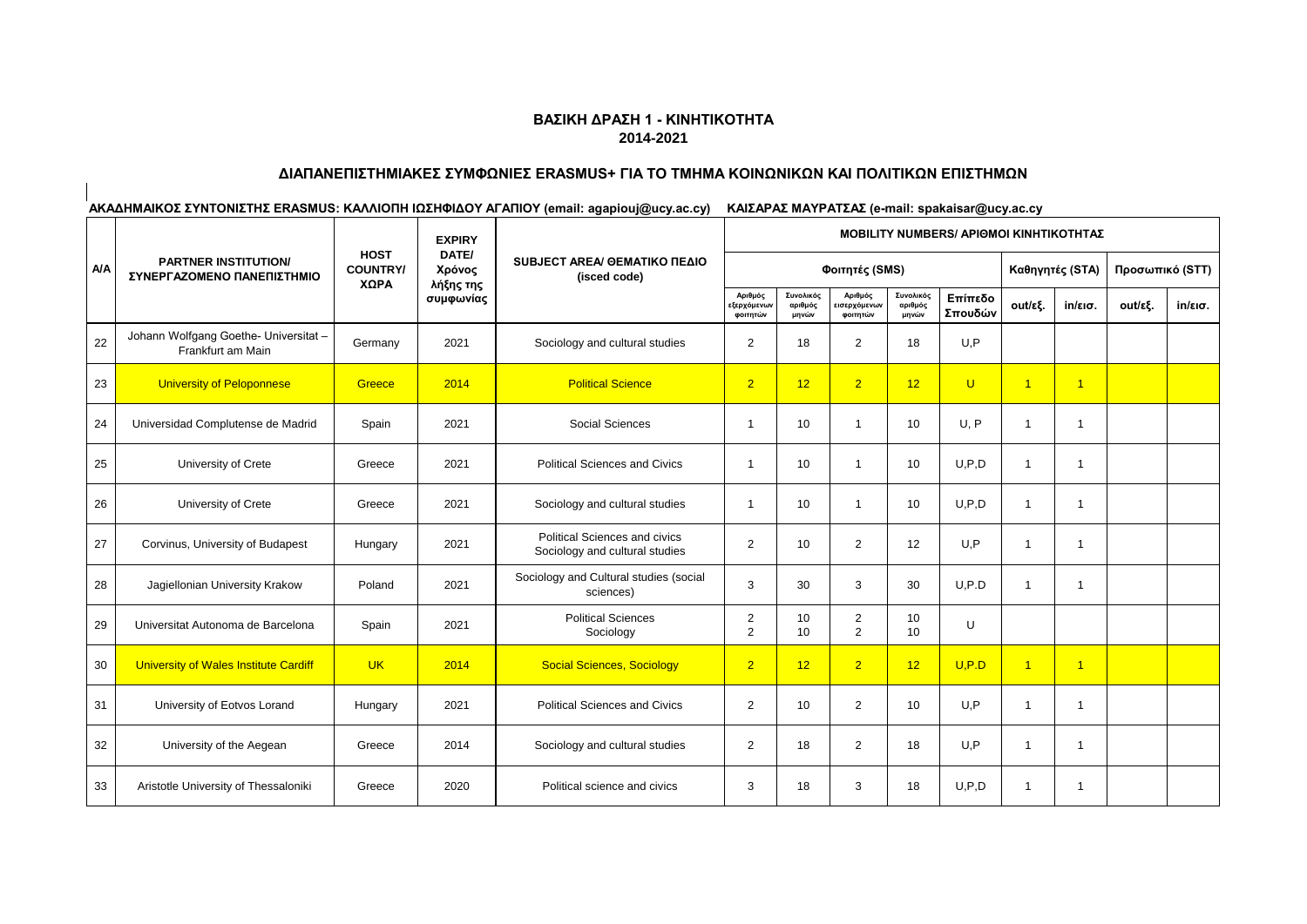### **ΔΙΑΠΑΝΕΠΙΣΤΗΜΙΑΚΕΣ ΣΥΜΦΩΝΙΕΣ ERASMUS+ ΓΙΑ ΤΟ ΤΜΗΜΑ ΚΟΙΝΩΝΙΚΩΝ ΚΑΙ ΠΟΛΙΤΙΚΩΝ ΕΠΙΣΤΗΜΩΝ**

|            |                                                           |                                        | <b>EXPIRY</b>                |                                                   |                                           |                               |                                     |                               | <b>MOBILITY NUMBERS/ APIOMOI KINHTIKOTHTAΣ</b> |                |                   |                 |                   |  |
|------------|-----------------------------------------------------------|----------------------------------------|------------------------------|---------------------------------------------------|-------------------------------------------|-------------------------------|-------------------------------------|-------------------------------|------------------------------------------------|----------------|-------------------|-----------------|-------------------|--|
| <b>A/A</b> | <b>PARTNER INSTITUTION/</b><br>ΣΥΝΕΡΓΑΖΟΜΕΝΟ ΠΑΝΕΠΙΣΤΗΜΙΟ | <b>HOST</b><br><b>COUNTRY/</b><br>ΧΩΡΑ | DATE/<br>Χρόνος<br>λήξης της | SUBJECT AREA/ GEMATIKO ΠΕΔΙΟ<br>(isced code)      |                                           |                               | Φοιτητές (SMS)                      |                               |                                                |                | Καθηγητές (STA)   | Προσωπικό (STT) |                   |  |
|            |                                                           |                                        | συμφωνίας                    |                                                   | Αριθμός<br><b>εξερχόμενων</b><br>φοιτητών | Συνολικός<br>αριθμός<br>μηνών | Αριθμός<br>εισερχόμενων<br>φοιτητών | Συνολικός<br>αριθμός<br>μηνών | Επίπεδο<br>Σπουδών                             | out/εξ.        | $in/\epsilon$ ισ. | out/εξ.         | $in/\epsilon$ ισ. |  |
| 34         | Panteion University of Social and Political<br>Sciences   | Greece                                 | 2021                         | Sociology and Cultural Studies                    | $\overline{2}$                            | 10                            | $\overline{2}$                      | 10                            | U.P                                            | $\overline{1}$ | $\overline{1}$    |                 |                   |  |
| 35         | Universite de Strasbourg                                  | France                                 | 2021                         | Political science and civics                      | 2                                         | 18                            | $\overline{2}$                      | 18                            | U                                              |                |                   |                 |                   |  |
| 36         | Europos Humanitarinis University                          | Lithouania                             | 2021                         | <b>Political Sciences/International Relations</b> | 2                                         | 20                            | $\overline{2}$                      | 20                            | U                                              | $\overline{1}$ | $\overline{1}$    |                 |                   |  |
| 37         | Nicolaus Copernicus University                            | Poland                                 | 2021                         | <b>Political Sciences and Civics</b>              | $\overline{4}$                            | 20                            | 4                                   | 20                            | U.P.D                                          | $\overline{1}$ | $\overline{1}$    |                 |                   |  |
| 38         | Universita Degli Studi Roma Tre                           | Italy                                  | 2021                         | Political science and civics                      | 3                                         | 30                            | 3                                   | 30                            | U                                              | $\overline{1}$ | -1                |                 |                   |  |
| 39         | Eberhard Karls University of Tubingen                     | Germany                                | 2021                         | <b>Political Sciences and Civics</b>              | 3                                         | 15                            | 3                                   | 15                            | U.P.D                                          | $\overline{1}$ | $\overline{1}$    |                 |                   |  |
| 40         | Institut d Etudes Politiques d Aix-en-<br>Provence        | France                                 | 2020                         | Political science and civics                      | $\mathbf 1$                               | 10                            | -1                                  | 10                            | U.P                                            | $\overline{1}$ | $\overline{1}$    |                 |                   |  |
| 41         | <b>Bogazici Universitry</b>                               | Turkey                                 | 2021                         | Political science and civics                      | 2                                         | 10                            | $\overline{2}$                      | 10                            | U                                              | $\overline{1}$ | $\overline{1}$    |                 |                   |  |
| 42         | <b>Tallinn Universtity</b>                                | Esthonia                               | 2021                         | Political science and civics                      | $\overline{2}$                            | 10                            | $\overline{2}$                      | 10                            | U.P.D                                          | $\overline{1}$ | $\overline{1}$    |                 |                   |  |
| 43         | Uniwersytet Rzeszowski                                    | Poland                                 | 2021                         | <b>Political Sciences</b><br>Sociology            | 4                                         | 36                            | 4                                   | 36                            | U                                              | $\overline{1}$ | $\overline{1}$    |                 |                   |  |
| 44         | Universidad Autonoma de Madrid                            | Spain                                  | 2021                         | <b>Political Sciences</b>                         | 2                                         | 20                            | $\overline{2}$                      | 20                            | U.P                                            | $\overline{1}$ | $\overline{1}$    |                 |                   |  |
| 45         | University of Warsaw                                      | Poland                                 | 2021                         | Political Sciences and Civis(european<br>Studies) | $\overline{2}$                            | 10                            | $\overline{2}$                      | 10                            | U,P                                            | $\overline{1}$ | $\overline{2}$    |                 |                   |  |